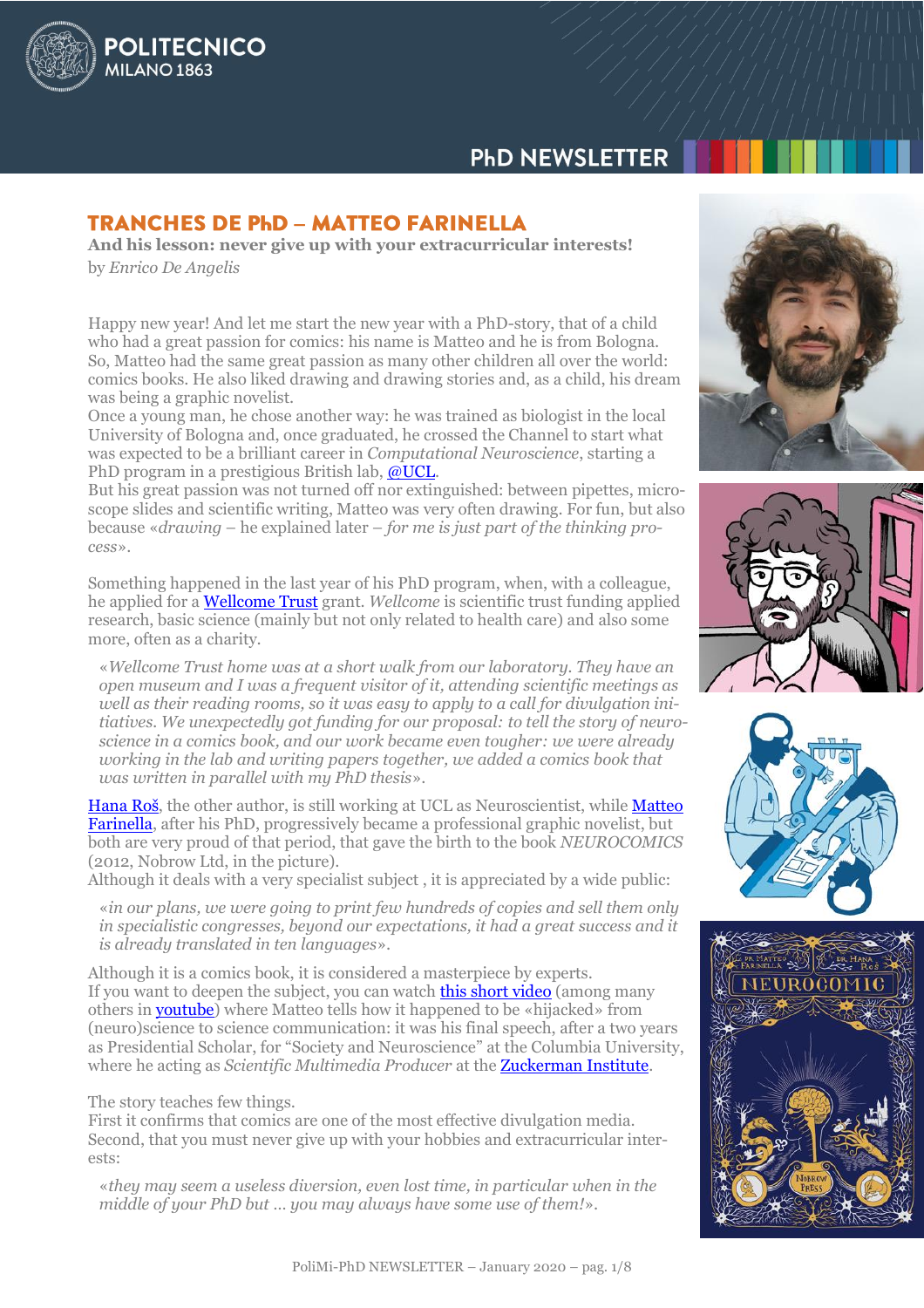# **CALLS AND EVENTS**



## **CALL FOR TUTORING ACTIVITIES 2020**

The PhD School has issued a call for tutoring activities for PhD candidates. Tutoring activities include

• assistance for new PhD students during the induction, with particular focus on International students

• assistance for new PhD students during the enrolment stages, with particular focus on International students

- taking part in training, and supporting PhD teaching
- preparation of informative material
- assistance for PhD candidates with Department services.

Tutoring activities may add up to 60 hours per year. The remuneration is set at 20 Euro per hour. It is exempt from income tax (IRPEF) and from the Regional tax on productive activities (IRAP).

The call is published at the following webpages

<http://www.dottorato.polimi.it/en/during-your-phd/tutors-20192020/>(English) <http://www.dottorato.polimi.it/it/carriera-dottorandi/tutori-20192020/>(Italian)

Deadline for applications set at noon (Italian time) of Wednesday, 22 January 2020.

Deadline: 22nd January 2020

A)

# aupa

# **IDEA LEAGUE DOCTORAL SCHOOL 2020** ETHICS OF SCIENCE AND TECHNOLOGY

A doctoral school on "Ethics of Science and Technology" will be held in 2020 in Aachen (29 Feb – 4 March), Delft (22-26 April), and Politecnico di Milano (Lecco campus, 24-28 June).

The Doctoral School is organized by [IDEA League,](http://idealeague.org/) a research network of leading European technical universities, including TU Delft, EUT Zurich, Politecnico di Milano, RWTH Aachen and Chalmers University.

Please inspect the <u>flyer</u>, or the **website** for further information and to apply.

Five candidates will be selected from Politecnico di Milano. Candidates will be selected in order to maximize the representation in terms of research area, nationality and gender.

The selected candidates are expected to participate in all the three modules of the Doctoral School, so candidates are asked to please double-check their availability in the School dates before applying to the school.

Upon successful completion of the three modules, candidates will earn five credits corresponding to the PhD School course "Ethics and Technology".

Doctoral candidates enrolled at one of the five IDEA League universities (including Politecnico di Milano) will receive a registration and accommodation fee waiver, and will have to pay only for their own travel costs. As for the travel costs, participants from Politecnico di Milano will be allowed to use their own research endowment (Dote Dottorale), which to this aim will be increased by 500 EUR.

For more specific information about the Doctoral School, please ask to the course responsible Prof. Viola Schiaffonati [viola.schiaffonati@polimi.it,](mailto:viola.schiaffonati@polimi.it) or refer to this email address [phd-dean@polimi.it](mailto:phd-dean@polimi.it)

Application deadline: Monday, 13 January 2020

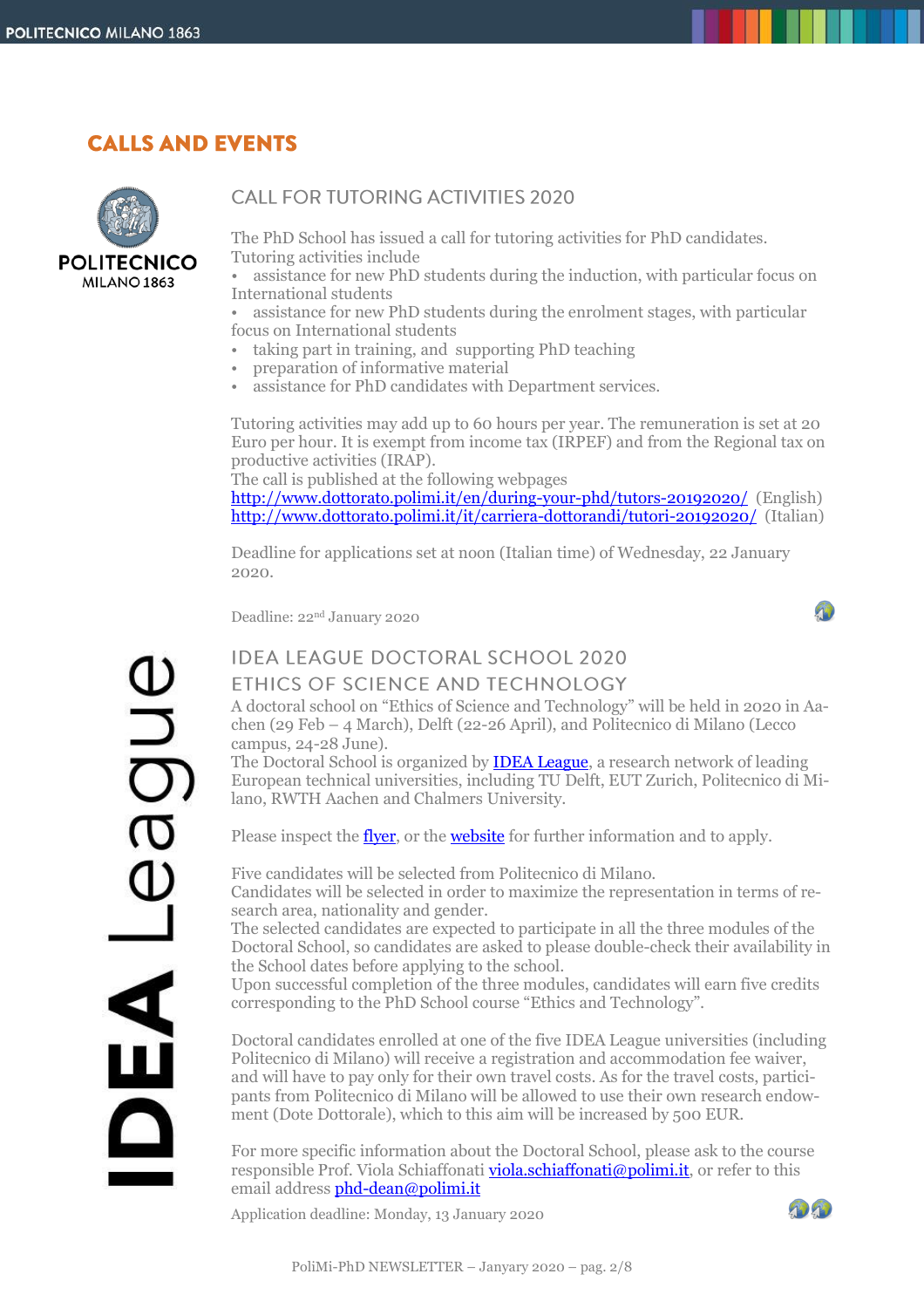



Students who want to attend the Italian classes are required to interact with the language course Catalogue. All stages are handled there.

Students will be able to register and carry out the online placement test from the 20th of January till the 6th of February 2020.

Here the path: Online Services  $\rightarrow$  Mobility  $\rightarrow$  language course Catalogue

Students will be able to display on the Catalogue the guidelines about how to carry out the placement test, as well as the instructions related with the payment terms.

PAY ATTENTION: the placement test is not an exam and has no official value. It is a level test designed to set up homogeneous classes. We warmly recommend the students to do it by themselves.

#### FEATURES OF THE COURSE

- Levels offered: absolute beginner (A0), beginner (A1), elementary (A2), intermediate (B1-B1+)

The tuition fee amounts to 100  $\epsilon$  to be paid by the attendees

Classes twice a week: Monday/Wednesday or Tuesday/Thursday - from 6.15 to 8 p.m. – 40 hours in all

More information: *[italian-courses@polimi.it](mailto:italian-courses@polimi.it)* 



# **ERASMUS+ GRANTS (OUTGOING MOBILITY FOR STUDY AND RESEARCH PURPOSES)**

The call for the 2020/2021 International Mobility for study (including the Erasmus+ programme) has been issued.

The Erasmus Programme offers support for mobility of students within European programme countries as well as within a selection of Extra-UE partner countries (KA107). All Politecnico di Milano students apply in the "International mobility for study" section of their Online Services.

Application deadlines is 9 January 2020 (12:00 noon).

Please be informed that, although Switzerland does not take part in the Erasmus programme, Swiss institutions are also offered as possible mobility destinations (under the ACCORDI BILATERALI EXTRA UE option).

After selection for the programme, the host university has to accept the students for mobility, so for PhD candidates it is advisable to make contact with a research group in advance, to plan the visit.

For general information about the Erasmus Programme and for the lists of destinations available to PhD students please visit the webpages [https://www.polimi.it/en/services-and-opportunities/experience-abroad/erasmus](https://www.polimi.it/en/services-and-opportunities/experience-abroad/erasmus-plus/)[plus/](https://www.polimi.it/en/services-and-opportunities/experience-abroad/erasmus-plus/) [http://www.dottorato.polimi.it/en/during-your-phd/periods-abroad-and-](http://www.dottorato.polimi.it/en/during-your-phd/periods-abroad-and-stages/international-mobility-programs-outgoing/erasmus-outgoing-mobility-for-study-purposes/)

[stages/international-mobility-programs-outgoing/erasmus-outgoing-mobility-for](http://www.dottorato.polimi.it/en/during-your-phd/periods-abroad-and-stages/international-mobility-programs-outgoing/erasmus-outgoing-mobility-for-study-purposes/)[study-purposes/](http://www.dottorato.polimi.it/en/during-your-phd/periods-abroad-and-stages/international-mobility-programs-outgoing/erasmus-outgoing-mobility-for-study-purposes/)

The call is available at the webpage [https://www.polimi.it/en/services-and-opportunities/experience-abroad/study](https://www.polimi.it/en/services-and-opportunities/experience-abroad/study-mobility/erasmus/call/)[mobility/erasmus/call/](https://www.polimi.it/en/services-and-opportunities/experience-abroad/study-mobility/erasmus/call/)

More information: **[erasmus@polimi.it](mailto:erasmus@polimi.it)** 

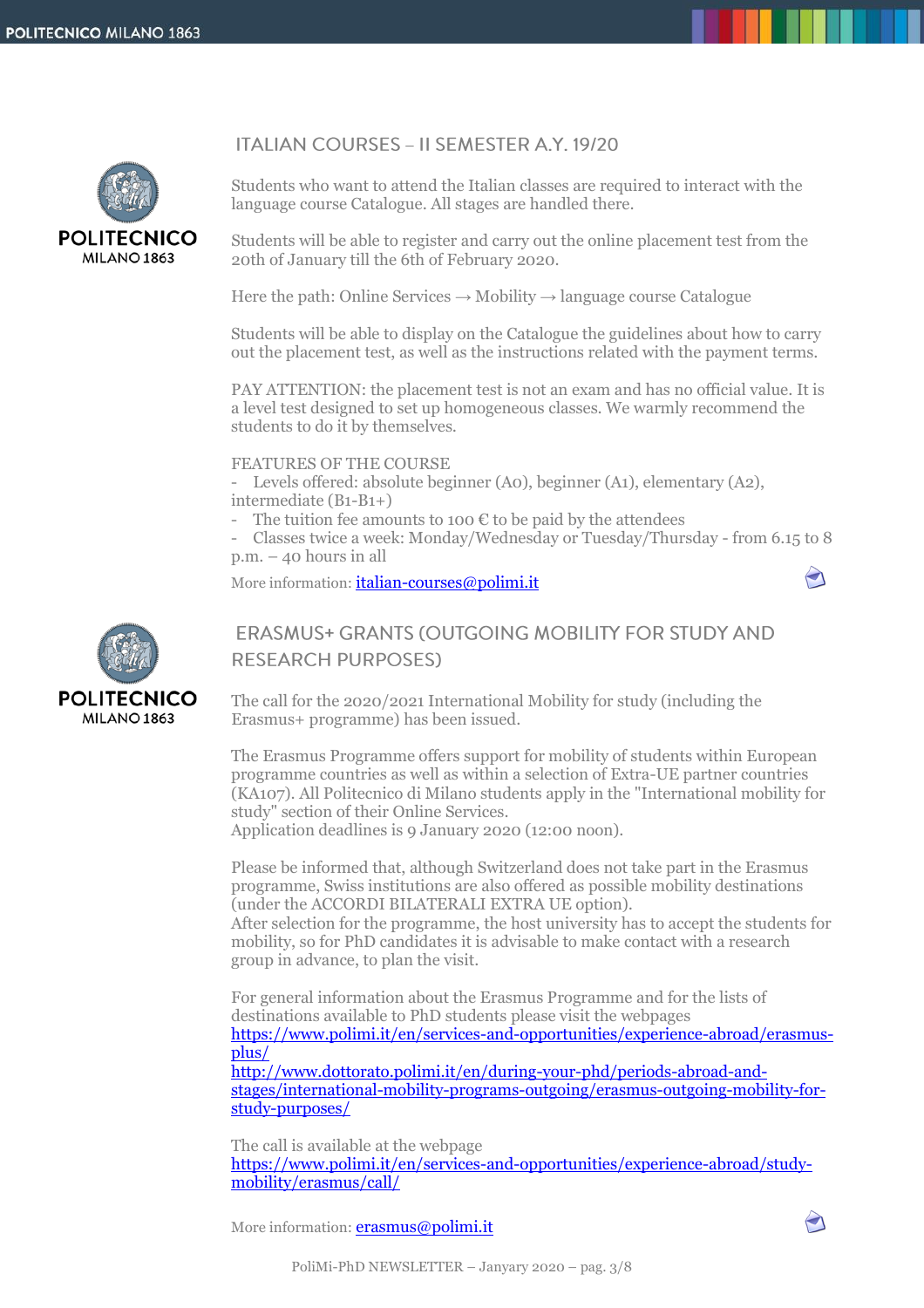

# MARTINELLI PRIZE FOR BEST MASTER OR PHD THESIS IN TERTIARY SECTOR OR SOCIAL RESPONSIBILITY AREAS

The Fondazione Fratelli Confalonieri issues a call for a prize to honor the memory of Prof. Felice Martinelli, who held the role of President of the Board of Auditors of the Foundation since its establishment.

The prize amounts to  $\epsilon$  2,500.00 (including legal fees) and is aimed to the best Master's or Doctoral thesis in the areas of the Tertiary Sector or Corporate Social Responsibility.

Eligible thesis must have been discussed between 1 January 2019 and 1 April 2020.

For further information and to learn how to apply please inspect the enclosed call (in Italian).

Deadline: 1 st April 2020

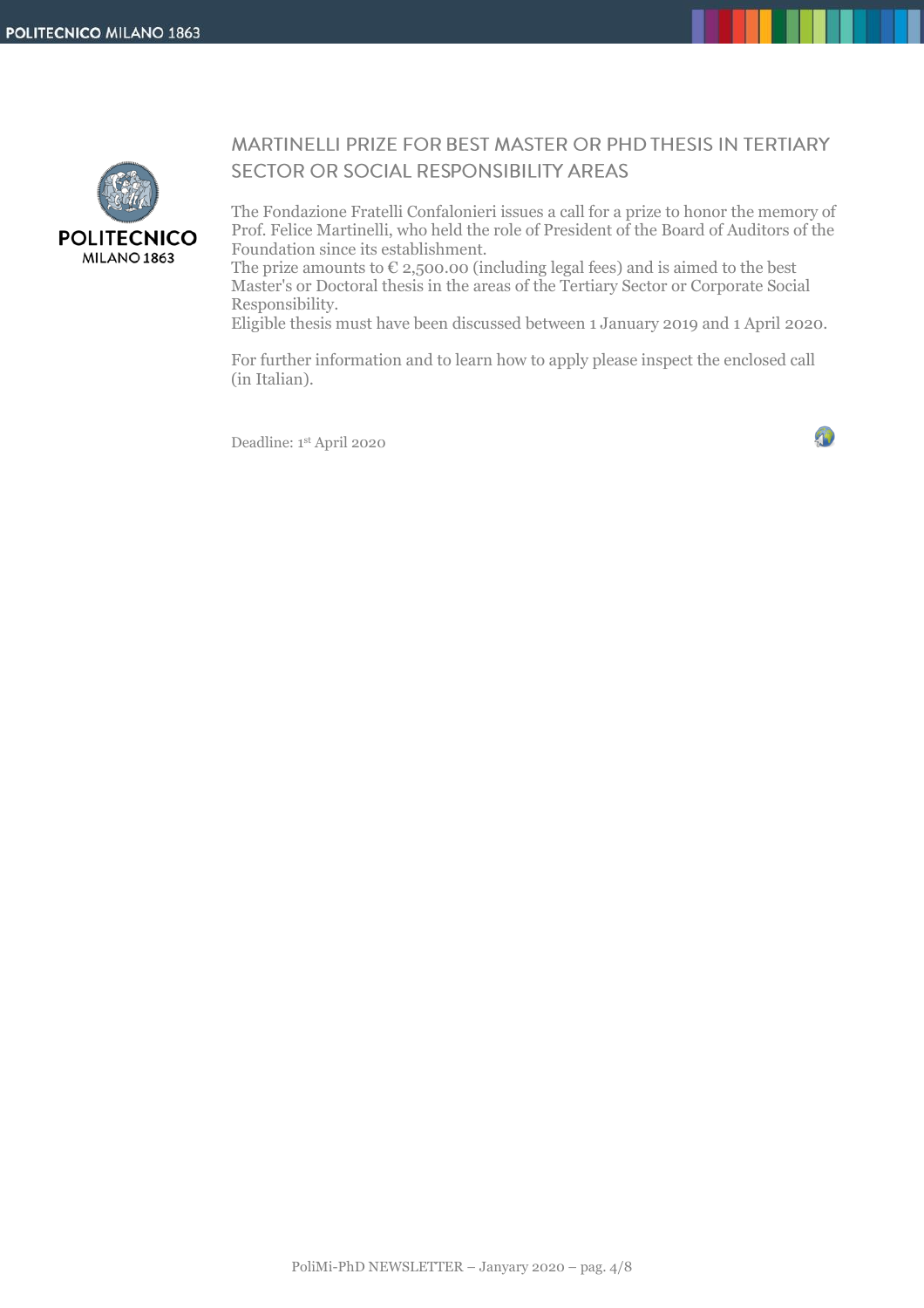**POLITECNICO MILANO 1863** 

#### **COMMUNICATION STRATEGIES THAT SCORE IN WORLDWIDE ACADEMIA Prof. Raimondi Manuela Teresa, Kilian Susanne Christine**

**STARTING COURSES - PHD SCHOOL** 

The core objectives of the course are: ‐ to introduce a theoretical framework of the Design Thinking (DT) principles showing the main references; ‐ to show diverse perspectives and fields of application of DT; - to position DT in the broader context of innovation and design management, showing the connections with other innovation‐related literature streams (e.g.: six‐sigma, lean management and engineering‐oriented methodologies, blue ocean strategy; NPD school; creativity management; etc.); ‐ to distinguish the different scopes of DT and the different strands to which it is related (e.g.: "Sprint Execution"; "Creative Confidence"; "Innovation of meaning"; "Exploration vs. Exploitation"; etc.) ‐ to illustrate how DT relates with organizational and societal transformation; - to illustrate how DT can support the development of entrepreneurial opportunities; ‐ to illustrate how DT can support academic and non‐academic research. 10

From 14<sup>th</sup> to 16<sup>th</sup> January 2020

# COMPLEMENTARY DOCTORAL SKILLS

**Prof. Biscari Paolo, De Angelis Enrico, Costa Fiammetta Carla Enrica, Tanelli Mara**

The "Complementary Doctoral Skills" course consists in three independent modules.

Part 1. Assessing cognitive biases and affective states through data analytics I

Part 2. Discriminations and new technologies: risks and opportunities

Part 3. Digital (Scientific) Literature, Bibliographies and Bibliometrics

From 20<sup>th</sup> January to 27<sup>th</sup> March 2020

# ETHICAL ASPECTS OF RESEARCH ON DUAL-USE TECHNOLOGIES

# **Prof. Masarati Pierangelo**

Introduce ethical issues, with specific reference to research on dual-use products in aerospace engineering, and challenge the capability of students to identify potential ethical issues in their activity and address them

From 15<sup>th</sup> to 17<sup>th</sup> January 2020

# **ETHICS IN RESEARCH**

# **Prof. Aliverti Andrea, Hughes Jonathan**

The core objectives of the course are: ‐ to introduce a theoretical framework of the Design Thinking (DT) principles showing the main references; ‐ to show diverse perspectives and fields of application of DT; - to position DT in the broader context of innovation and design management, showing the connections with other innovation‐related literature streams (e.g.: six‐sigma, lean management and engineering-oriented methodologies, blue ocean strategy; NPD school; creativity management; etc.); - to distinguish the different scopes of DT and the different strands to which it is related (e.g.: "Sprint Execution"; "Creative Confidence"; "Innovation of meaning"; "Exploration vs. Exploitation"; etc.) ‐ to illustrate how DT relates with organizational and societal transformation; - to illustrate how DT can support the development of entrepreneurial opportunities; ‐ to illustrate how DT can support academic and non‐academic research.

From 13<sup>th</sup> to 17<sup>th</sup> January 2020

# **EUROPEAN CULTURE**

# **Prof. Chiodo Simona, Cardilli Lorenzo**

Providing PoliMi PhD students (especially if they are not European, but the course is open to any student) with the essential cornerstones of the European Culture through the tools of the Humanities (especially Literature and Philosophy, from both a historical and a theoretical perspective).

From 13<sup>th</sup> to 27<sup>th</sup> January 2020





0







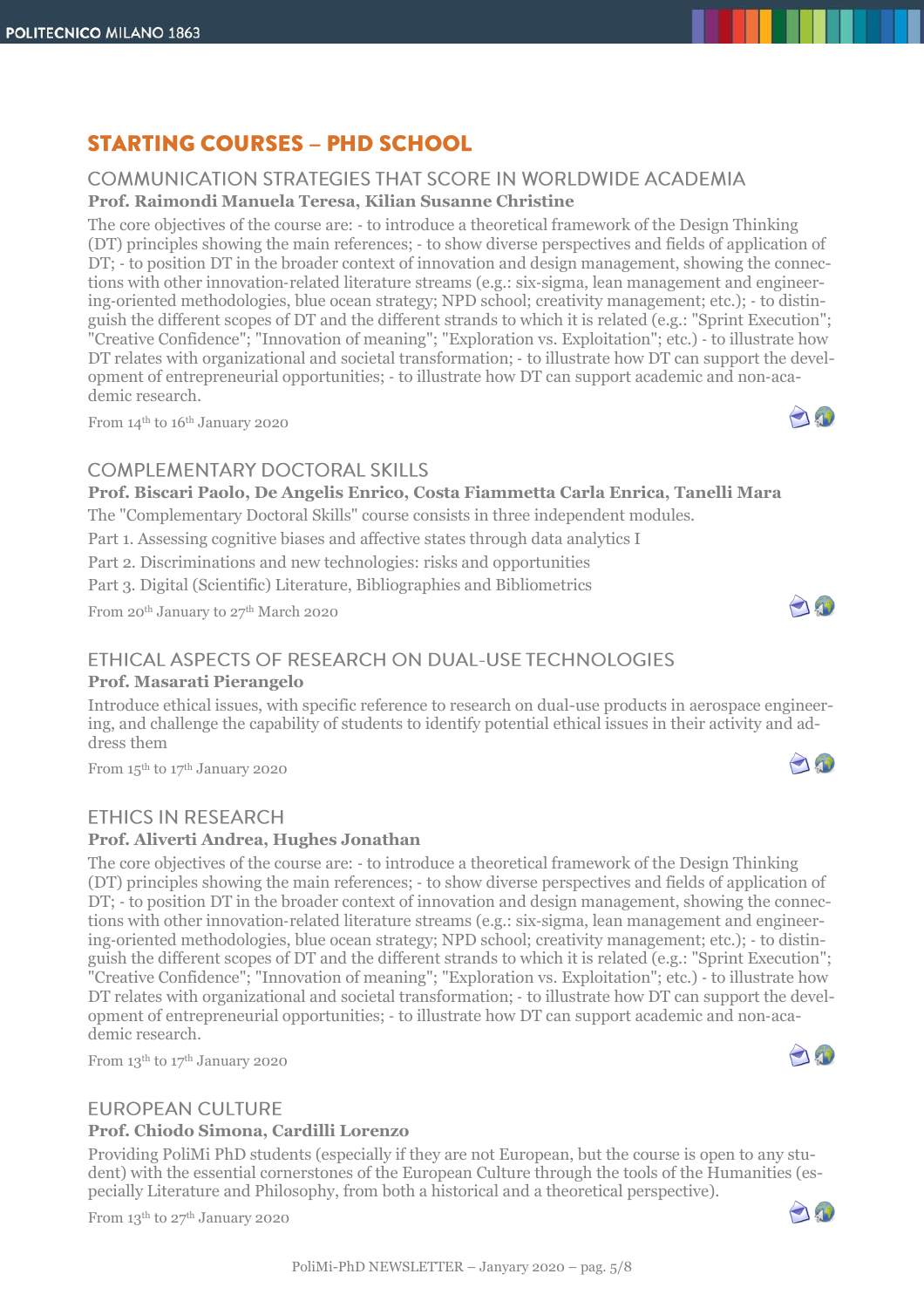# NEW DEMOGRAPHICS. SCIENCE, TECHNOLOGY AND DESIGN FACING THE "GRAND **CHALLENGE" OF AGEING**

#### **Prof. Ranci Ortigosa Costanzo**

The course is aimed to explore the different challenges posed to contemporary society by the ageing society, and the role played by technological, spatial and social innovation in providing solutions.

From 15th January to 11th March 2020

### PROFESSIONAL COMMUNICATION

#### **Prof. Di Blas Nicoletta**

The goal is to enhance students' communication skills in: public speaking, written communication (special emphasis on project proposals), digital communication. A quote by MIT communication instructors summarizes the goal: "engineers who don't write [=communicate] well end up working for engineers who do write well".

From 10th to 31st January 2020

## SULLA RESPONSABILITÀ DELLA TECNICA

#### **Prof. Ossi Paolo Maria**

CONTENUTI DEL CORSO 1. Scienza, tecnica e tecnologia - considerazioni preliminari; scienza vs tecnica; tecnica vs tecnologia. 2. Natura della prassi; teoria vs prassi; esperti e funzionari; prassi e tecnologia; caratteri originari della prassi umana; la ragione sociale; desiderio, strategia e decisione. 3. L'autoimitazione umana e gli automi; caratteri essenziali degli automi e critica; lineamenti storici; il ruolo del supporto strutturale e quello del "motore"; il simbionte tecnologico e la sua evoluzione; problemi aperti. 4. La scienza come vocazione; l'epoca del disincanto e il conflitto fra etica e scienza-tecnica; il principio responsabilità; il principio speranza; il principio disperazione; prudenza; relativismo e pluralismo; ragionando sull'immagine svalutata della scienza. 5. L'essere delle cose nel tempo; il nascondimento e il ruolo della scienza-tecnica; il pensare della scienza-tecnica e le sue conseguenze; il nichilismo tecnico. Un esempio: la brocca metafisica; la brocca scientifica; la brocca fenomenica.

From 6th January to 21st February 2020



#### **PRINT**

#### **Prof. Dotelli Giovanni, Lavagna Monica, Melia' Paco Vasco Aldo, Rigamonti Lucia**

The objective of the course is to introduce to the use of environmental sustainability metrics as tools that measure the benefits achieved through a sustainability strategy, leading to informed environmental decisions. The course will explain in detail the LCA methodology, with examples and exercises.

From 27<sup>th</sup> January to 5<sup>th</sup> February 2020

#### THE PROCESS OF RESEARCH **Prof. Volonte' Paolo Gaetano**

This course a ims at offering to Ph.D. students awareness of the social and institutional framework of doing research, with particular focus on research for planning,design and techno-scientific disciplines. lt provides a comprehensive and reflexive introduction to academic research and academic life.

From 14<sup>th</sup> January to 12<sup>th</sup> February 2020



0







AN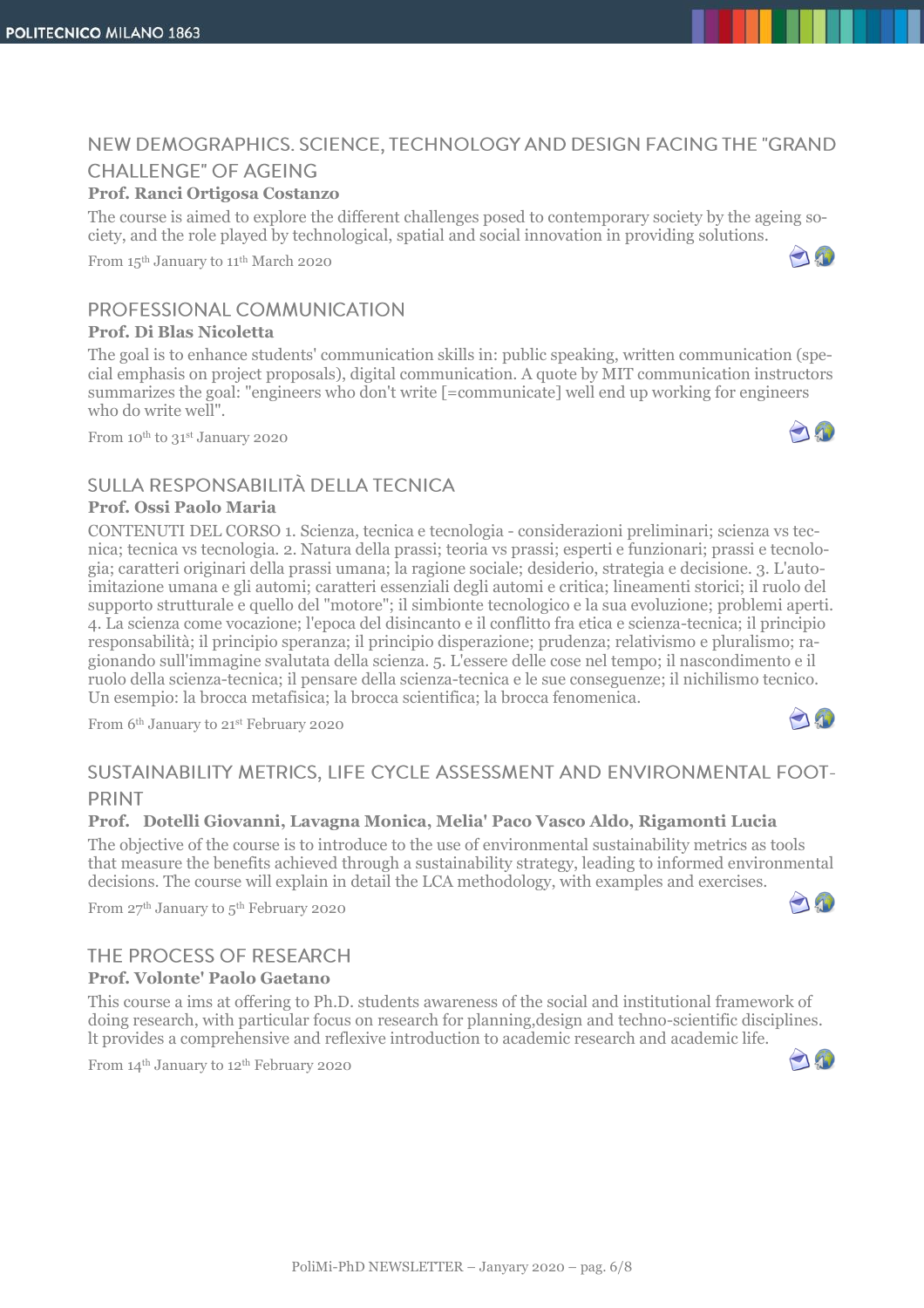# **STARTING COURSES - DOCTORAL PROGRAMMES**

# **PHD IN MECHANICAL ENGINEERING**

#### STATISTICS IN THE BIG DATA FRA

#### **Prof. Panagiotis Tsiamyrtzis (Politecnico di Milano)**

In the heart of industry 4 revolution is the aspect of big data. In this course we will view how big data affect existing statistical methods and we will propose tools that are capable to overcome the problems caused by the growth in the data dimension(s). During the course big data from real studies will be used to present the material and allow students to work on the various topics.

From 10th to 23th January 2020

#### **MULTIBODY SYSTEM DYNAMICS**

#### **Prof. Federico Cheli (Politecnico di Milano)**

Present the foundations and the state of the art in research on multibody system dynamics in the frame of computational mechanics. Present applications of multibody system dynamics to various fields of engineering. Provide understanding of the complexity of the problem and capability to choose the right tools for a broad variety of multidisciplinary problems.

From 27<sup>th</sup> January to 9<sup>th</sup> February 2020

# **PHD IN INFORMATION TECHNOLOGY**

#### ADVANCES IN SYSTEM-ON-CHIP DESIGN

#### **Prof. Christian Pilato**

An inter-disciplinary course on the design, analysis and programming of complex SoC platforms, with an emphasis on (but not limited to) FPGA systems and secure architectures. This course aims at providing a comprehensive overview of the modern challenges, solutions, and projects in the design of heterogeneous System-on-Chip architectures. It covers both the design of complex architectures with state-ofthe-art processors (e.g., ARM or RISC-V) and the evaluation of functional and non-functional properties of systems and components, with emphasis on hardware security.

From 13th to 31st January 2020

# MICROCONTROLLERS FOR EMBEDDED SYSTEMS

### **Prof. Federica Alberta Villa**

The course provides the hardware and firmware skills to develop embedded systems based on high-end 32-bit microcontrollers (ARM-Cortex M4), with hands-on laboratories employing a development system based on the Nucleo board by STMicroelectronics and a custom POLIMI expansion board. The course provides all the concepts required to design an embedded system based on 32-bit microcontroller of the ARM-Cortex M family, through practical hands-on lessons.

From 14th January 14th February 2020

# AUTOMATED VERIFICATION AND MONITORING OF TIMED SYSTEMS

#### **Prof. Marcello Maria Bersani**

The goal of this course is to present the state-of-the-art techniques and tools for the automated formal verification and monitoring of real-time systems, in particular those requiring a continuous notion of time. These techniques are especially useful for the formal analysis of safety-critical embedded and cyber-physical systems. The course provides the theoretical foundations of the formal analysis of realtime systems, and demonstrates some of the state-of-the-art tools in this field.

From 27<sup>th</sup> January to 4<sup>th</sup> March 2020





O





20